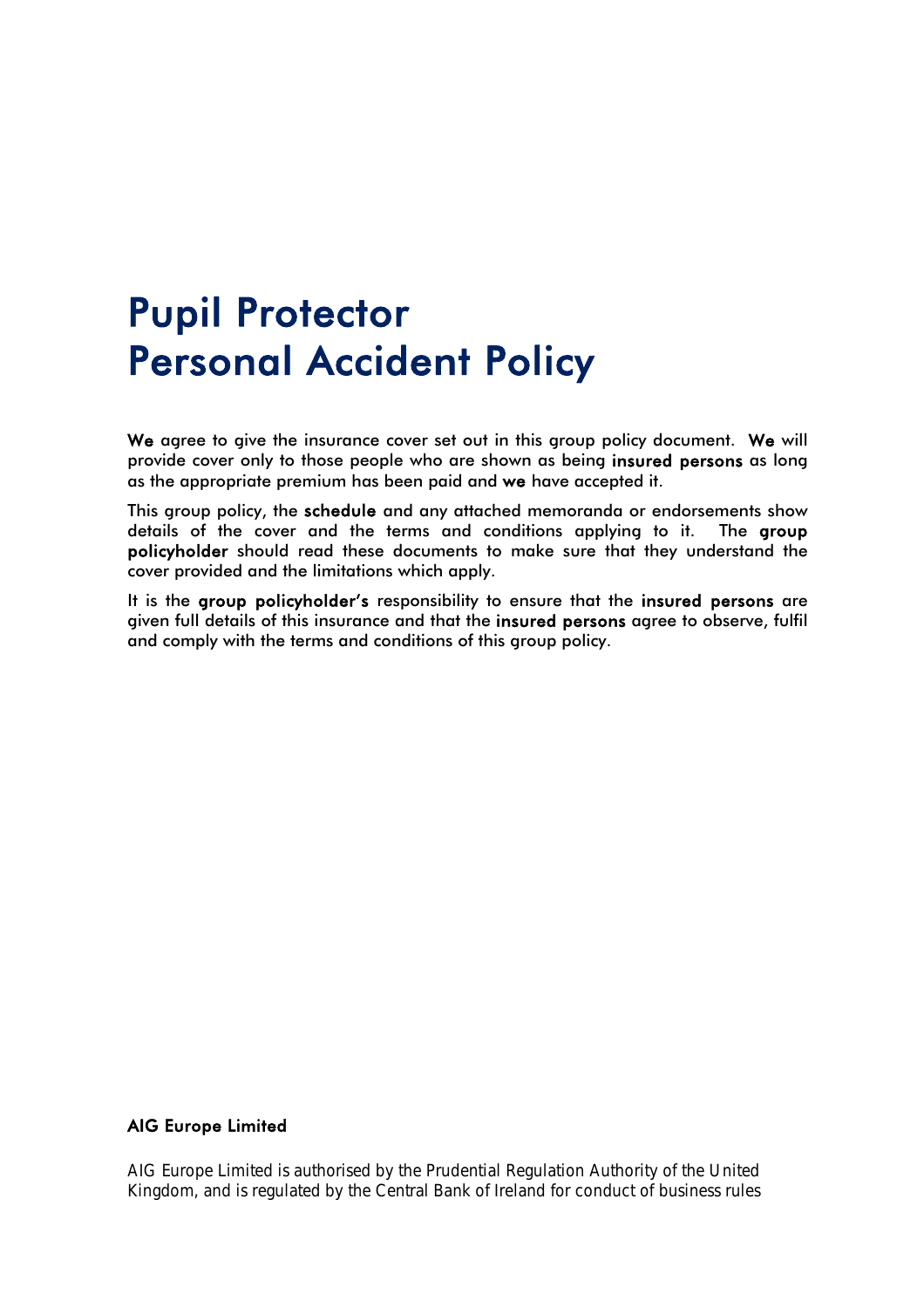# Contents page

|                                       | Page           |
|---------------------------------------|----------------|
| Scope of insurance                    | 3              |
| <b>Definitions</b>                    | 3              |
| What is not covered                   | 6              |
| <b>Provisions</b>                     | $\overline{7}$ |
| Claims procedure                      | 8              |
| <b>General conditions</b>             | 9              |
| Disputes and complaints               | 9              |
| Fraud                                 | 10             |
| Start and finish of cover             | 10             |
| Cancellation                          | 10             |
| How we use personal information       | $11 - 12$      |
| <b>Second Opinion Medical Service</b> | 12             |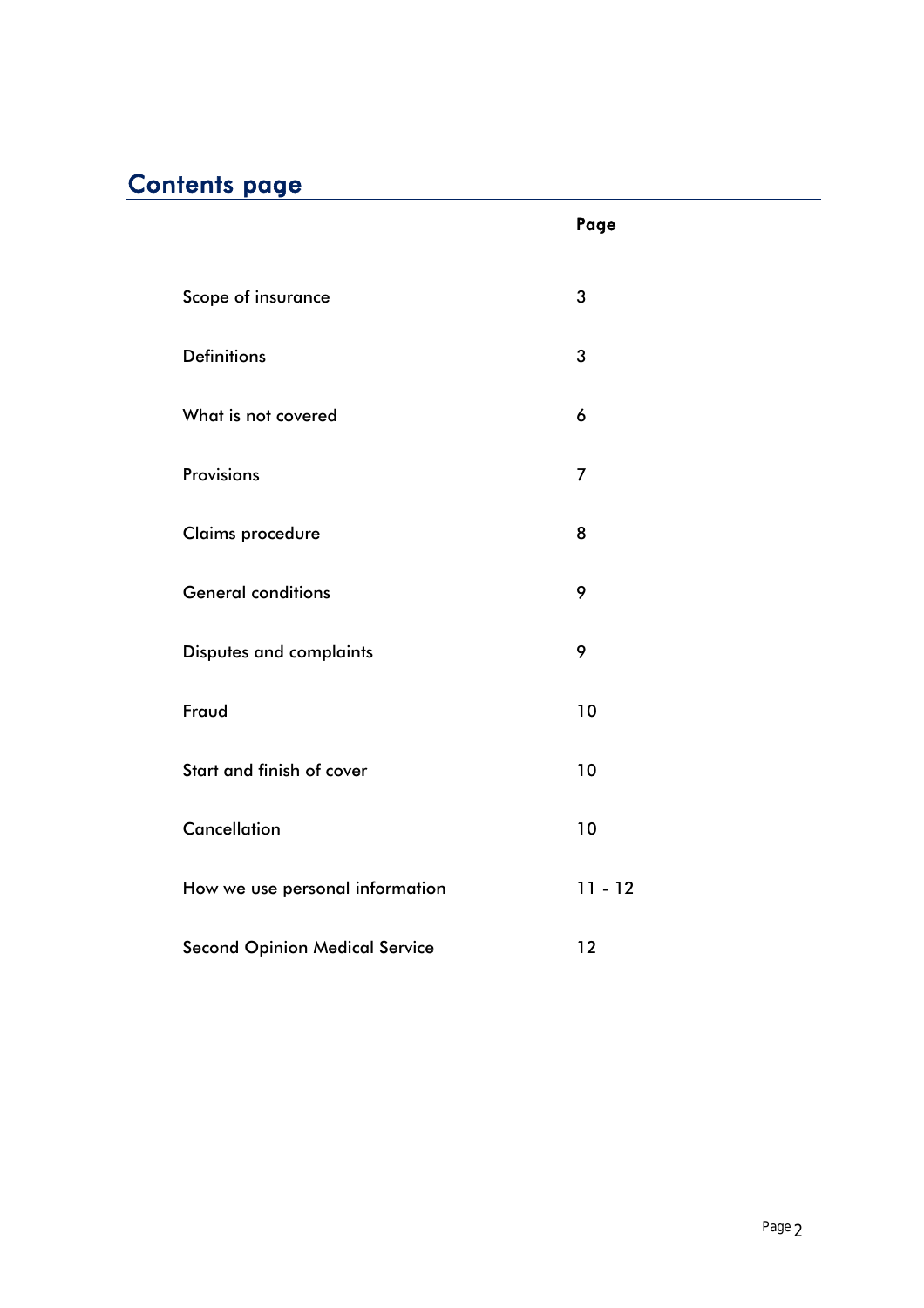# Scope of insurance

If an insured person suffers bodily injury which, within two years solely and independently of any other cause, results in death or disablement during the period of insurance and operative time of cover, we will pay the sum insured specified on the schedule.

#### **Disappearance**

If an insured person disappears and it is reasonable to believe that they have died as a result of bodily injury, we will pay the amount for Section C item 1, death as specified in the schedule provided the insured person's legal representative or executor signs an agreement that if it later transpires that an insured person has not died, any amount paid will be refunded to us.

#### Exposure

If the insured person dies or becomes disabled as a result of being exposed to the elements, we will consider the death or disability to have been caused by bodily injury.

# **Definitions**

We use certain words in this policy which have a specific meaning. They have this specific meaning wherever they appear in the policy or schedule and are shown in bold print.

#### Accident

A sudden, unexpected and specific event, external to the body, which occurs at an identifiable time and place.

#### Bodily injury

Identifiable physical injury to an insured person's body which is caused directly and solely by an accident, is not intentionally self-inflicted and does not result from sickness or disease.

#### Brain damage

Total and permanent loss of ability to reason, receive ideas, understand and have intelligent thoughts.

#### AIG Inc.

A company incorporated in the United States together with its worldwide subsidiary companies which collectively make up the AIG Inc. International Group of Companies.

#### Disablement

A loss as described in the sections shown on the schedule.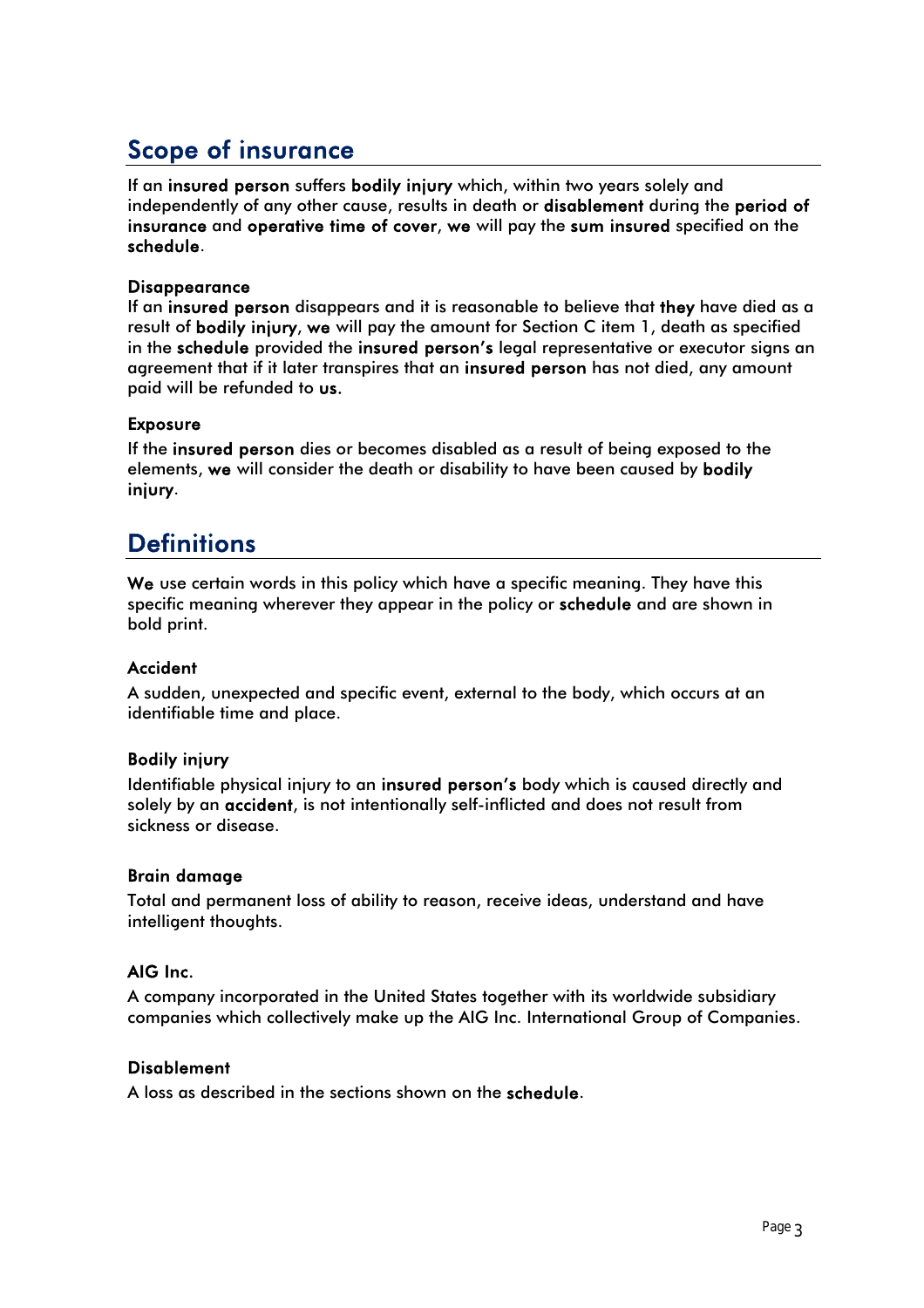#### **Doctor**

A registered medical practitioner who is not the insured person or related to the insured person who is currently registered with the Irish Medical Council in the Republic of Ireland to practice medicine.

#### Facial scarring

Scarring of the face from the hairline to the chin and from ear to ear not including the neck.

#### Foot or feet

All parts of the foot below the ankle.

#### Gradually operating cause

A cause that is the result of a series of events which occur or develop over time that cannot be attributable to a single accident.

#### Group policyholder

The school specified on the schedule.

#### Hand or hands

All parts of the hand below the wrist.

#### **Hospital**

An institution which has accommodation for residential patients and facilities for diagnosis, surgery and treatment. It does not include a convalescence home (the place for rest and recovery after an accident), a long-term nursing home or care facility, a geriatric (elderly care) ward or a rehabilitation centre.

#### Insured person or insured persons

The person or persons shown on the schedule.

#### Loss

Permanent, total and irrecoverable loss of use or the permanent and total loss caused by physical severance, resulting in separation.

#### Loss of hearing

Total, complete and permanent loss of hearing resulting in deafness.

#### Loss of sight

Physical loss of one or both eyes or the loss of a substantial part of the sight of one or both eyes. A substantial part means that the degree of sight remaining after the accident is 3/60 or less on the Snellen scale after correction with spectacles or contact lenses. (At 3/60 on the Snellen scale a person can see at 3 feet something that a person who has not suffered loss of sight should be able to see at 60 feet).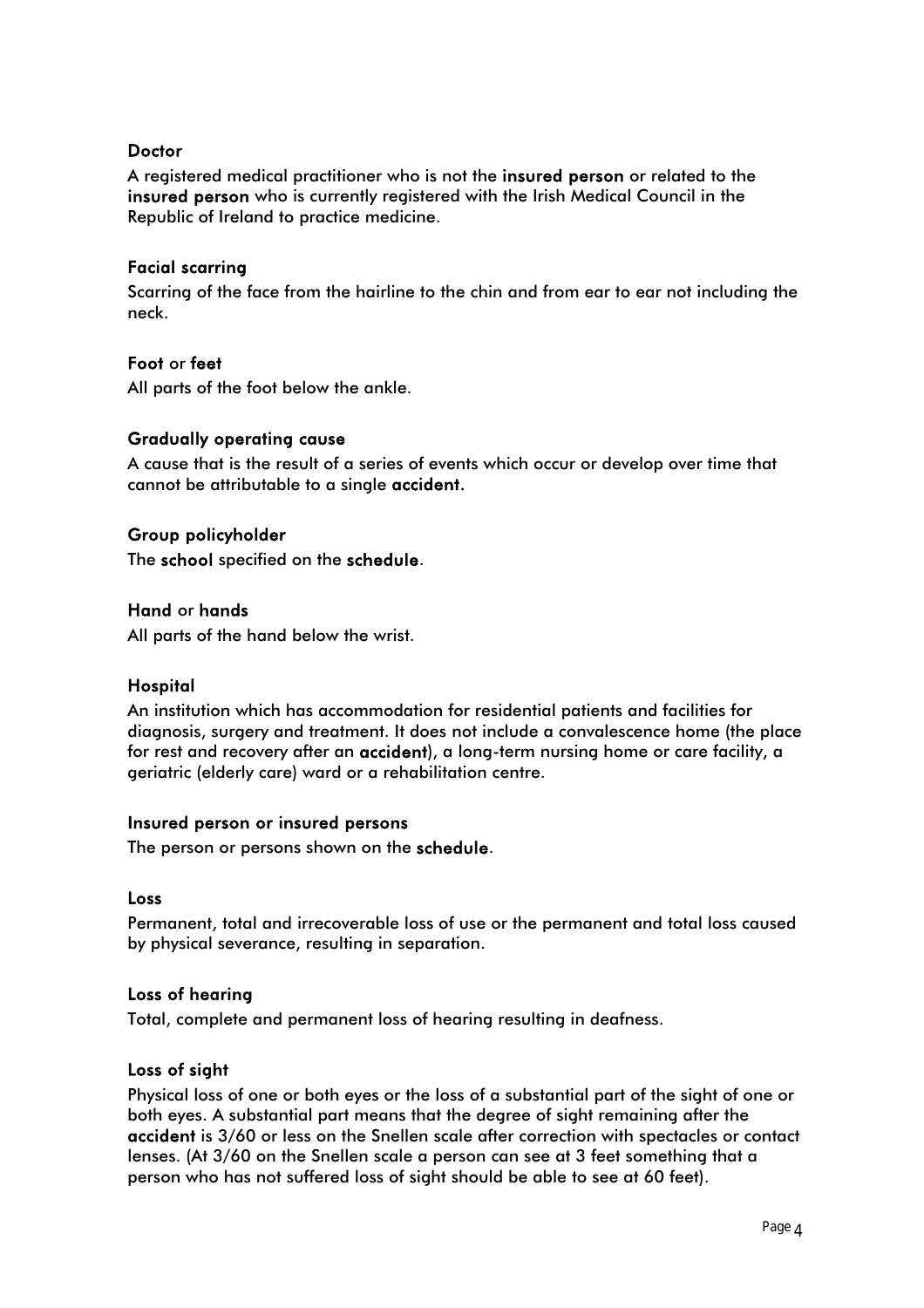#### Loss of speech

Total, complete and permanent loss of speech.

#### Medical and dental expenses

Expenses not recoverable from any other source, necessarily and properly incurred by the insured person within two years of the date of bodily injury for medical, hospital, surgical, dental, manipulative, massage, therapeutic, X-ray or nursing treatment, including the cost of medical supplies and ambulance hire. Expenses incurred within two years of the date of bodily injury for treatment which either takes place or is expected to take place after the expiry of the two years from the date of bodily injury are not medical expenses for the purpose of this insurance.

#### Operative time of cover

The period of time during which an insured person is covered by this policy.

#### Paralysis from the neck down

The permanent and total paralysis of the two arms, forearms and hands and the two thighs, legs and feet.

#### Parent

A parent with parental responsibility, or a legal guardian of a pupil.

#### Period of insurance

The period between the start date of cover and renewal date as shown on the schedule.

#### Permanent total disability

The insured person being prevented from doing any paid work for the rest of their life.

#### Pupil or pupils

A person who is over 3 years of age, or under 23 years of age and attending the school.

#### School

The school named on the policy schedule.

#### School activity only

While the insured person is participating in school related activities authorised by the school including direct travel to and from such activities.

#### Schedule

The document showing details of the cover purchased and which should be read with this policy.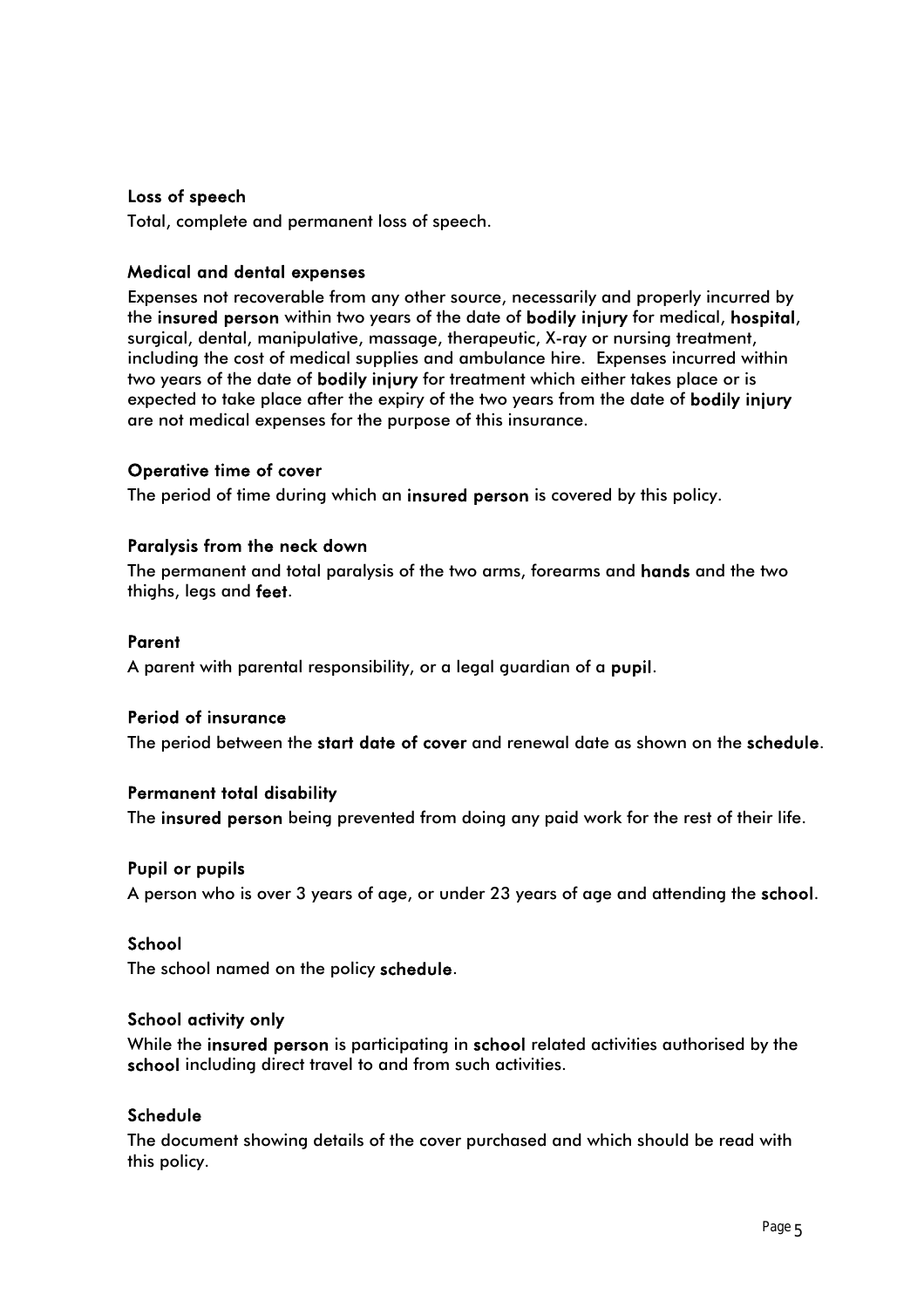#### **Staff**

Any employee of a school provided the employee has not attained their  $65<sup>th</sup>$  birthday before the start of the period of insurance.

Start date of cover The date on which cover commences.

Sum insured The amount of benefit payable shown in the schedule.

They or their The insured person.

War

Military action, either between nations or resulting from civil war or revolution.

We, us or our AIG Europe Limited.

#### 24 hour cover

At all times.

### What is not covered

We will not cover bodily injury to an insured person:

- (a) if it occurs in a country where there is a war and the bodily injury was caused as a direct consequence of the war;
- (b) flying unless as a fare-paying passenger;
- (c) committing or attempting to commit suicide;
- (d) committing or attempting to commit a crime;
- (e) resulting in a diagnosis of fibromyalgia (a syndrome characterised by chronic pain in the muscles and soft tissues surrounding joints, fatigue and tenderness at specific sites in the body), myalgic encephalomyelitis (muscle pains and inflammation of the brain and spinal cord), chronic fatigue syndrome, posttraumatic stress disorder or any mental or nervous disorder;
- (f) resulting from a gradually operating cause;
- (g) taking a drug or drugs other than according to the manufacturer's instructions or as prescribed by a doctor;
- (h) taking a drug or drugs to treat drug addiction;
- (i) under the influence of alcohol or solvents:
- (J) in respect of medical expenses or hospital confinement arising from any physical or mental condition, or disability of a recurring or chronic nature, from which the insured person suffered or was known to suffer before the period of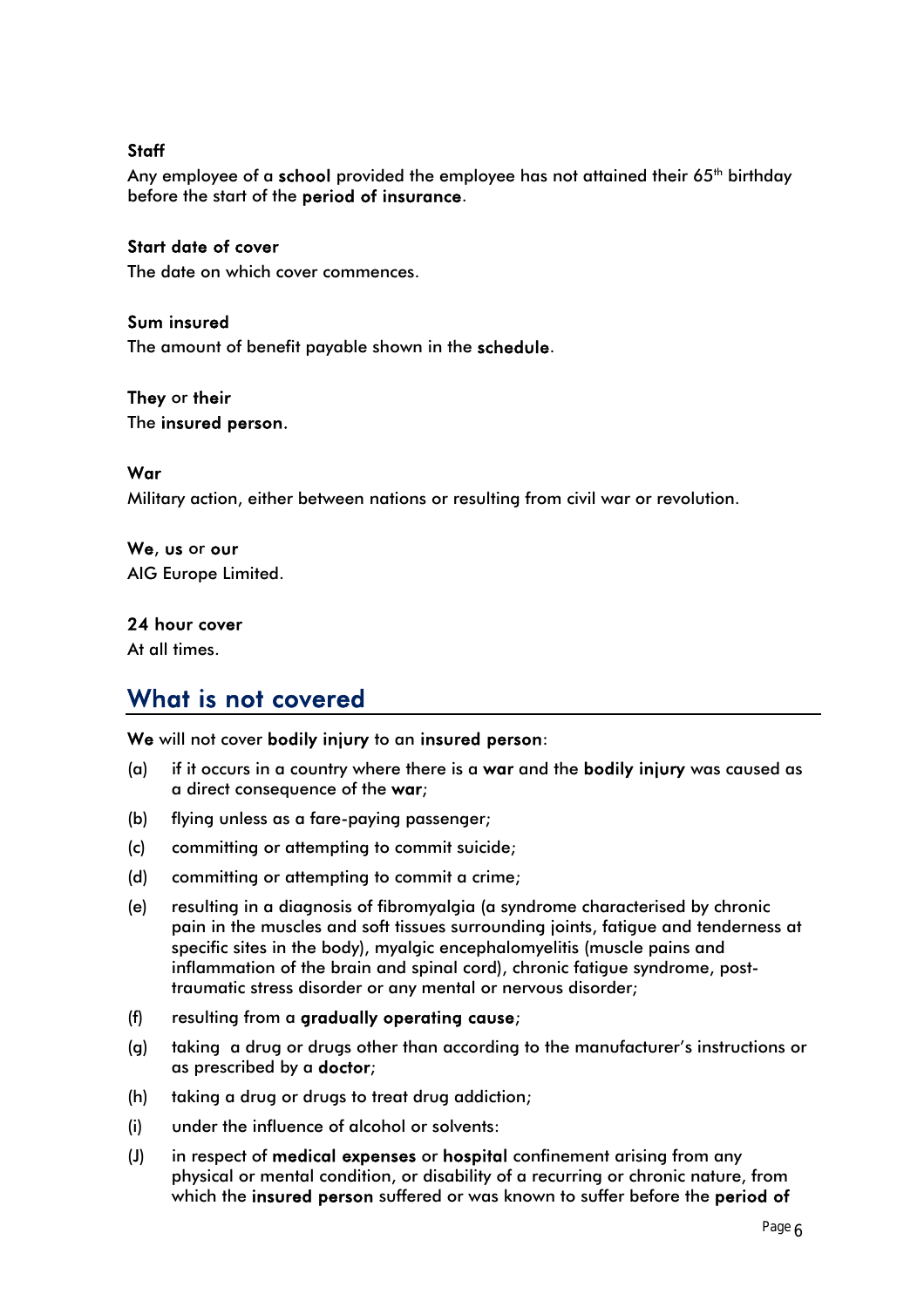insurance. This exclusion shall not apply where insurance has been effected on a compulsory basis for all pupils or staff of a school;

(k) occasioned during the course of employment of any kind other than an authorised school work experience programme or, in respect of staff, other than work on behalf of the school;

### **Provisions**

- 1. Under Section B when more than one form of disability results from one **bodily** injury, we will pay the largest amount from the table shown on the schedule.
- 2. The insured person can only claim under one of the Sections A, B or C as a result of bodily injury.
- 3. We will only pay either the paralysis from the neck down or brain damage benefit as a result of one event causing bodily injury.
- 4. If the insured person dies within 26 weeks of suffering bodily injury, we will pay the amount under Section C (as long as the death was as a result of bodily injury) and not the amounts under Sections A or B.
- 5. We will pay the amounts shown under Sections D, E, F and G as well as those under Section B as a result of bodily injury.
- 6. The most we will pay for bodily injury is the sum insured shown for Section A1 for each pupil.
- 7. The maximum we will pay in aggregate to eligible insured persons under this insurance in respect of any accident or series of accidents arising from a single event will be €5,000,000. In the event that the total claims from the single event shall exceed  $\epsilon$ 5,000,000 we will pay an amount which is proportionately reduced until the total does not exceed this limit.
- 8. We may change the terms and conditions, including the premium, of this group policy at any time and as considered necessary to reflect any event outside our control or that we expect to have an impact on future claims which we could not reasonably have foreseen when we last reviewed the cover terms and premiums or in the event of any change in the law affecting this policy, for example a change in insurance premium tax.

Before we make any changes, we will give the group policyholder 30 days notice in writing.

If the changes are acceptable then this cover will continue. The group policyholder is responsible for notify insured person's included in this group policy of the changes applicable.

If the changes are not acceptable, the contact person for the group policyholder may cancel this group policy. If this happens no claims will be paid after the date of the cancellation. Any premium for the unused portion of the period of insurance will be returned to the contact person for the group policyholder.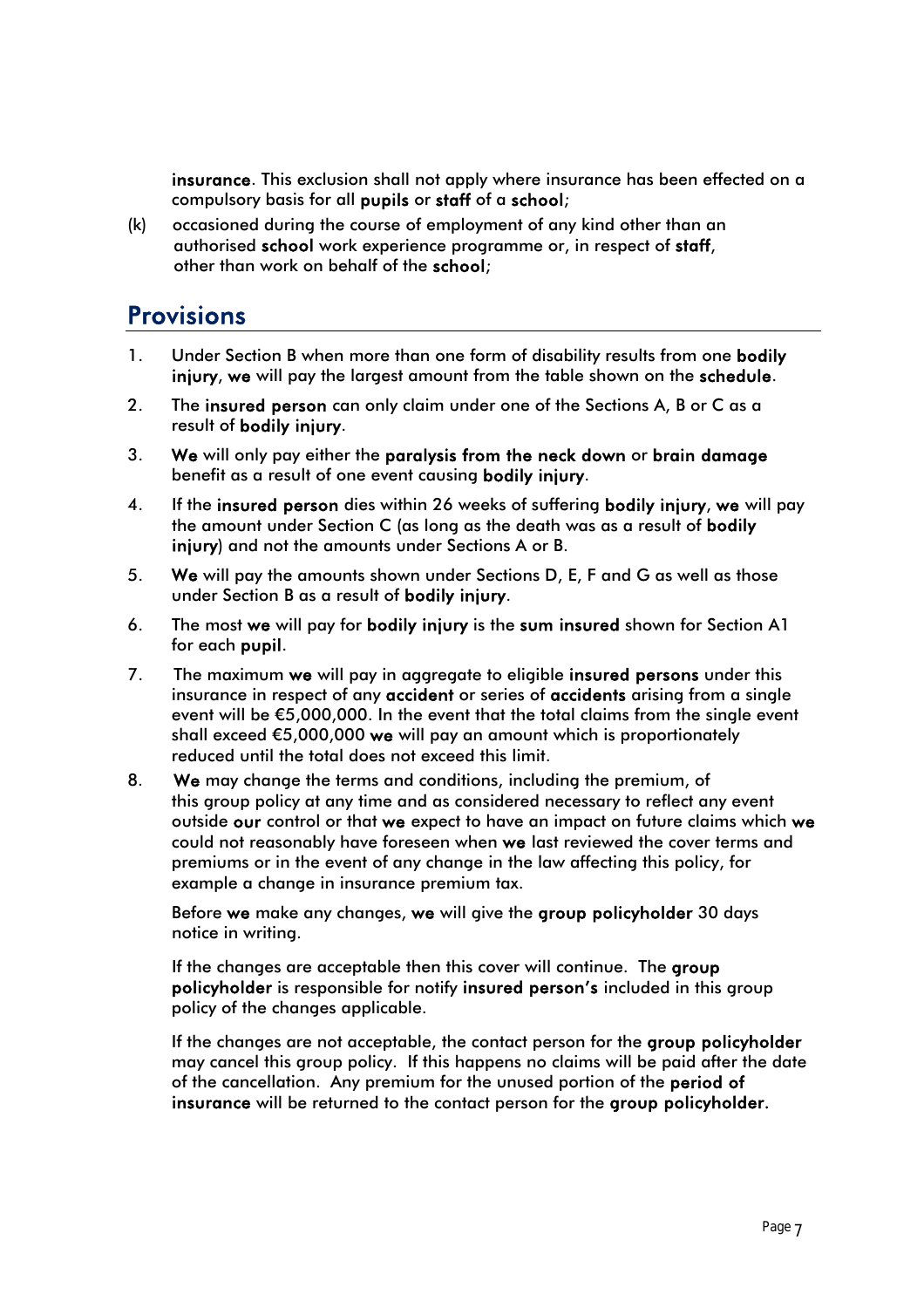# Claims procedure

We should be notified as soon as reasonably practicable after the **bodily injury** is sustained that a claim is to be made.

We may reject the claim if it is made so long after the **bodily injury** is sustained that it makes it difficult or impossible for us to investigate the claim fully. Claims are to be notified to:

The Accident & Health Claims Department AIG Europe Limited 30 North Wall Quay, IFSC, Dublin 1. Telephone: (01) 208 1400 Facsimile: (01) 283 7774 E Mail: pupilprotectorclaims.ie@aig.com

We may ask the insured person to have one or more medical examinations. If we do, we will pay the cost of the examinations and the reasonable travelling expenses of the insured person (and their parent if the insured person is a pupil under 23 years of age), as long as we agree beforehand. If the insured person fails to go to a medical examination without a good reason, we may reject the claim.

If we pay a claim under Section G, medical expenses which are recoverable from another source, such as a third party or private health insurer, you must give us every assistance and any information we require to recover this amount from them.

We will ask the claimant to give us certificates and information to support the claim. We will not pay any costs involved in doing this. If the information supplied is insufficient, we shall identify what further information is required. We may reject the claim if we do not receive the information we need.

We will deal with valid death claims as follows:

- a. If an insured person is age 18 years or over we will pay the sum insured to the executor or personal representative of the deceased insured person's estate.
- b. If an insured person is under age 18 years we will pay the sum insured to the parent of the deceased insured person or in accordance with the Succession Act 1965, where appropriate.

We will deal with all valid claims, other than death claims, as follows:

- a. If an insured person is age 18 years or over we will pay the appropriate sum insured to the insured person.
- b. If an insured person is under age 18 years we will pay the appropriate sum insured to the parent of the insured person for the benefit of the insured person.
- c. We will pay the appropriate sum insured to the school under Section G medical expenses where they have incurred bills and require reimbursement.

However, we can insist on placing any claim payments in trust for the insured person's benefit. We, the insured person, and their parent will agree on the trustees. The money will be held in trust until the insured person has reached their 18th birthday when the money will be paid to the insured person. If we cannot agree on the identity of the trustees they will be appointed by the President of the Law Society. We will decide the terms, conditions and powers which apply to any trust.

The receipt of the payment shall be a full discharge of all liability by us in respect of the claim.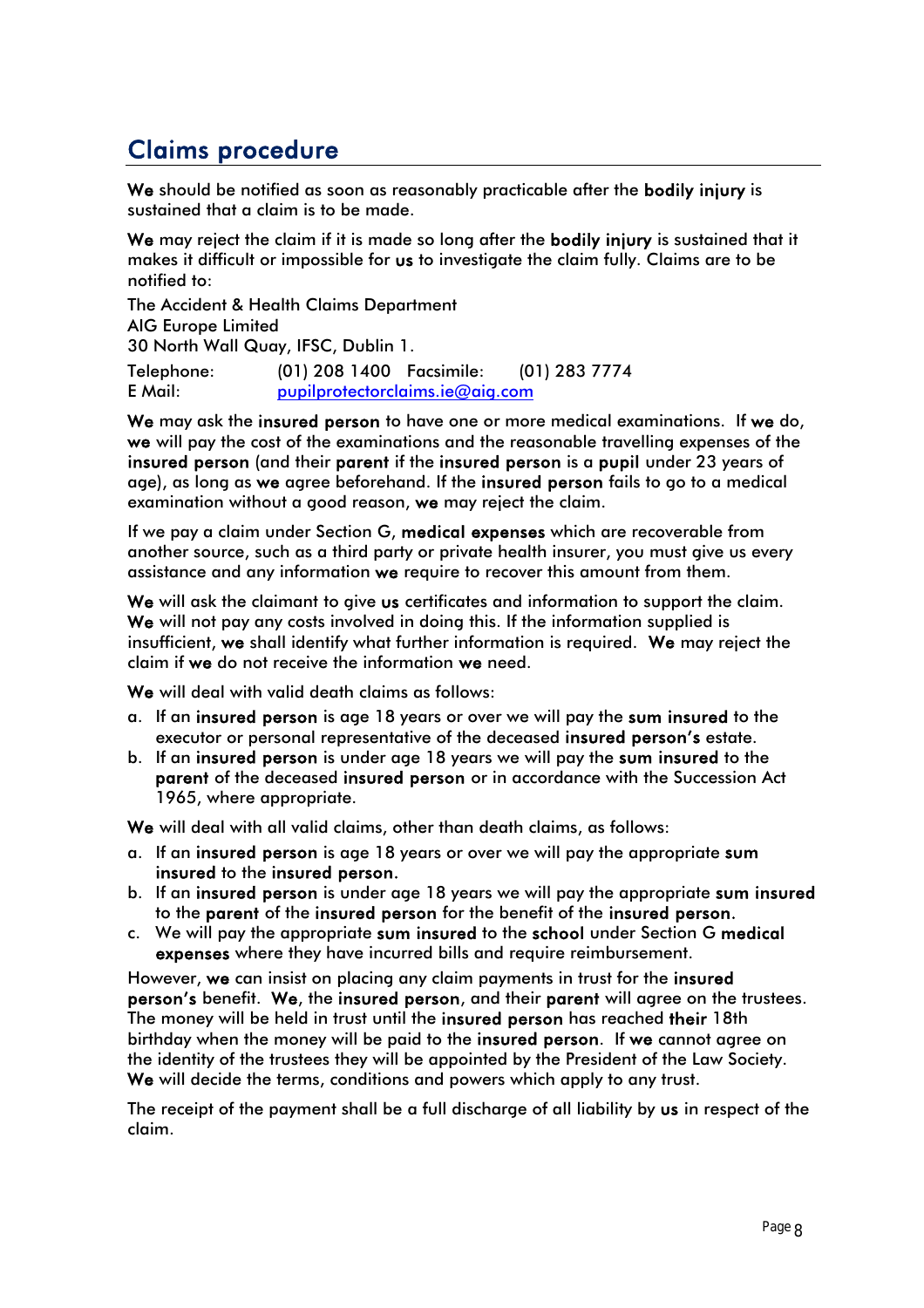# General conditions

- 1. The policy or benefit cannot be assigned or transferred to anyone else unless we agree.
- 2. If the parent is contributing, or paying the premium, the insurance will not be affected by the group policyholder's failure to send reports, pay premiums or keep to any of the conditions of the policy.
- 3. If we have paid a claim under this policy and the group policyholder or the insured person has accepted this as full and final payment then we will not have to make any further payments for the same claim.
- 4. We may change the premium and conditions of this insurance at the start date of cover or increase the premium during the period of insurance if the number of insured persons is increased.
- 5. The group policyholder will pay premiums as agreed and supply information in the form and at the frequency required by us.
- 6. This policy will be construed and interpreted in accordance with Irish law whose courts will have jurisdiction to determine any dispute arising under or in connection with it, unless agreed to the contrary by the group policyholder and us before the start date of cover. The terms and conditions of this policy will only be available in English and all communication relating to this policy will be in English.
- 7. We will not pay interest on any amount paid under this policy.

### Disputes and complaints

We will do all we can to make sure we provide a high standard of service. If the group policyholder or insured person, or parent if the insured person is a pupil, is not satisfied with the service received, they should write to the Customer Complaints Officer at AIG Europe Limited, 30 North Wall Quay, IFSC, Dublin 1. Tel (01) 208 1400. Email: customercomplaints.ie@aig.com

If the complaint is not resolved to their satisfaction, they should contact the General Manager, AIG Europe Limited, 30 North Wall Quay, IFSC, Dublin 1.

At any stage, they may contact the following:

Insurance Ireland, Insurance House, 39 Molesworth Street, Dublin 2. Telephone (01) 676 1820 Fax (01) 676 1943. E-Mail: info@insuranceireland.eu Web: http://www.insuranceireland.eu

The Central Bank of Ireland, PO Box 559, Dame Street, Dublin 2. Telephone 1890 777 777 Fax (01) 671 6561 E- Mail: enquiries@centralbank.ie Web: http://www.centralbank.ie

The Financial Services Ombudsman's Bureau, 3rd Floor, Lincoln House, Lincoln Place, Dublin 2. Telephone: (01) 662 0899 Fax: (01) 662 0890

> E-Mail: enquiries@financialombudsman.ie Web: http://www.financialombudsman.ie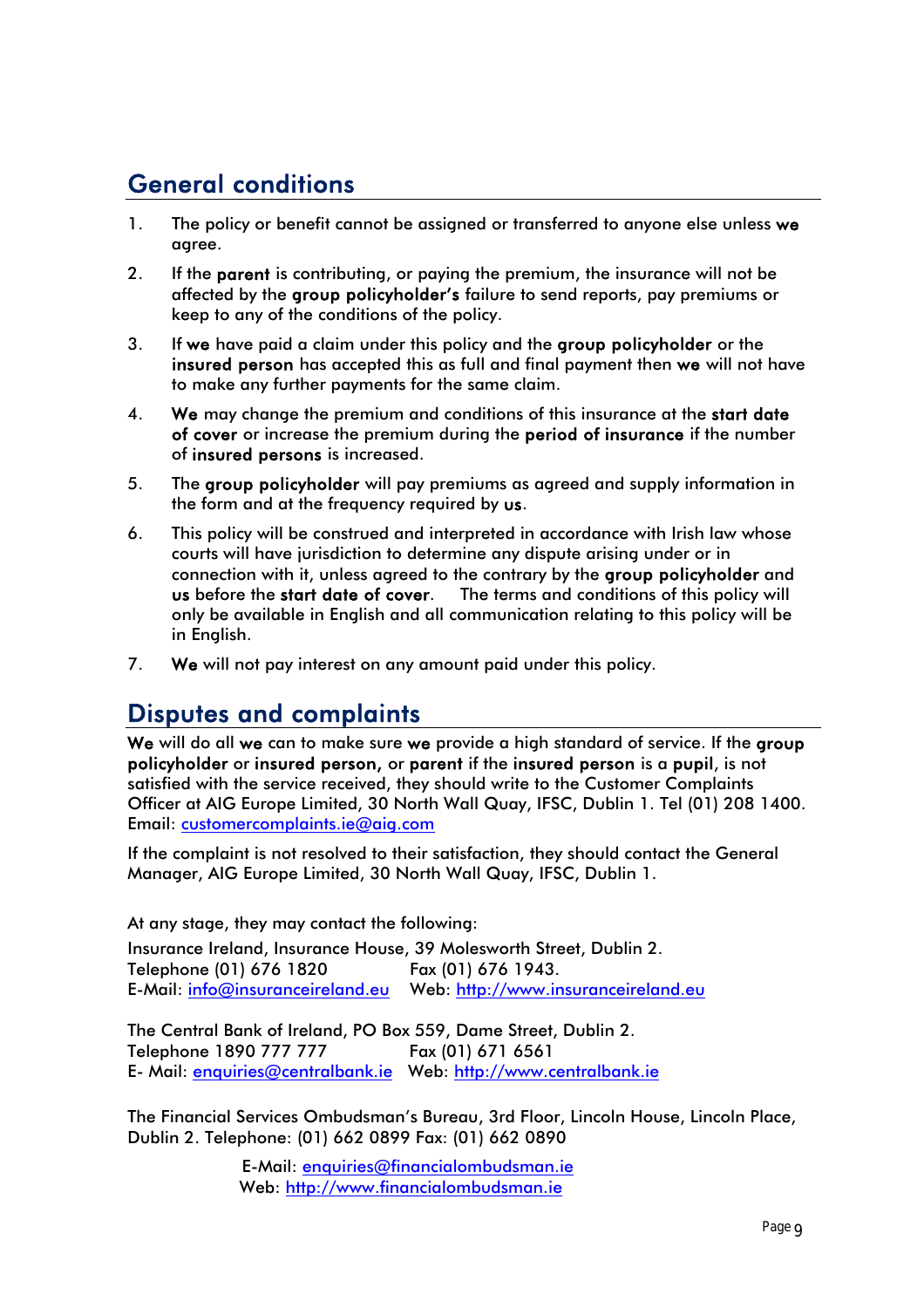To help us to deal with any complaint quickly, please quote the policy/claim number and the group policyholder / insured person's name.

# Fraud

Any fraud, deliberate dishonesty, or deliberate hiding of information connected with the group policyholder's or insured person's application for this policy or in connection with a claim, will make this policy invalid.

If this happens, the group policyholder or insured person will lose any benefit due to them and they must pay back any benefit that we have already paid.

If this occurs we will not refund any premiums.

## Start and finish of cover

The cover provided to the group policyholder for each insured person will begin on the start date of cover or the date the insured person is included in this insurance and will end on the earliest of the following:

- a) The end of the period for which payment of premium was paid to us;
- b) The group policyholder or we cancel the policy;
- c) The policy is not renewed on the renewal date;
- d) An insured person notifies the group policyholder that they no longer wish to be included in this policy;
- e) An insured person dies; or
- f) An insured person's 22nd birthday.

Where mandatory insurance is selected by a school which has been insured with a previous insurer, the premium will be deemed to have been paid provided it is received by us before 31 October each year.

Where specified pupil insurance is selected, if the insured person has been insured with a previous insurer the premium will be deemed to have been paid provided it is paid to us before 31 October each year, otherwise cover will commence in respect of the insured person when their application is received by the school.

### **Cancellation**

We may cancel this policy by giving 30 days notice in writing to the group policyholder at the group policyholder's last known address.

The group policyholder may cancel this policy by giving 30 days notice in writing to us at the following address: Accident & Health Department

AIG Europe Limited, 30 North Wall Quay, IFSC, Dublin 1

The premium for the period up to the date when the cancellation takes effect will be calculated and any unearned (unused) portion of the premium paid will be returned to the group policyholder.

An insured person may cancel their own cover under this policy by giving notice in writing to the group policyholder. An insured person or parent has no rights to cancel the policy held by the group policyholder.

If the group policyholder collects the premium from an insured person or parent, it is the group policyholder's responsibility to give back any premium we have returned to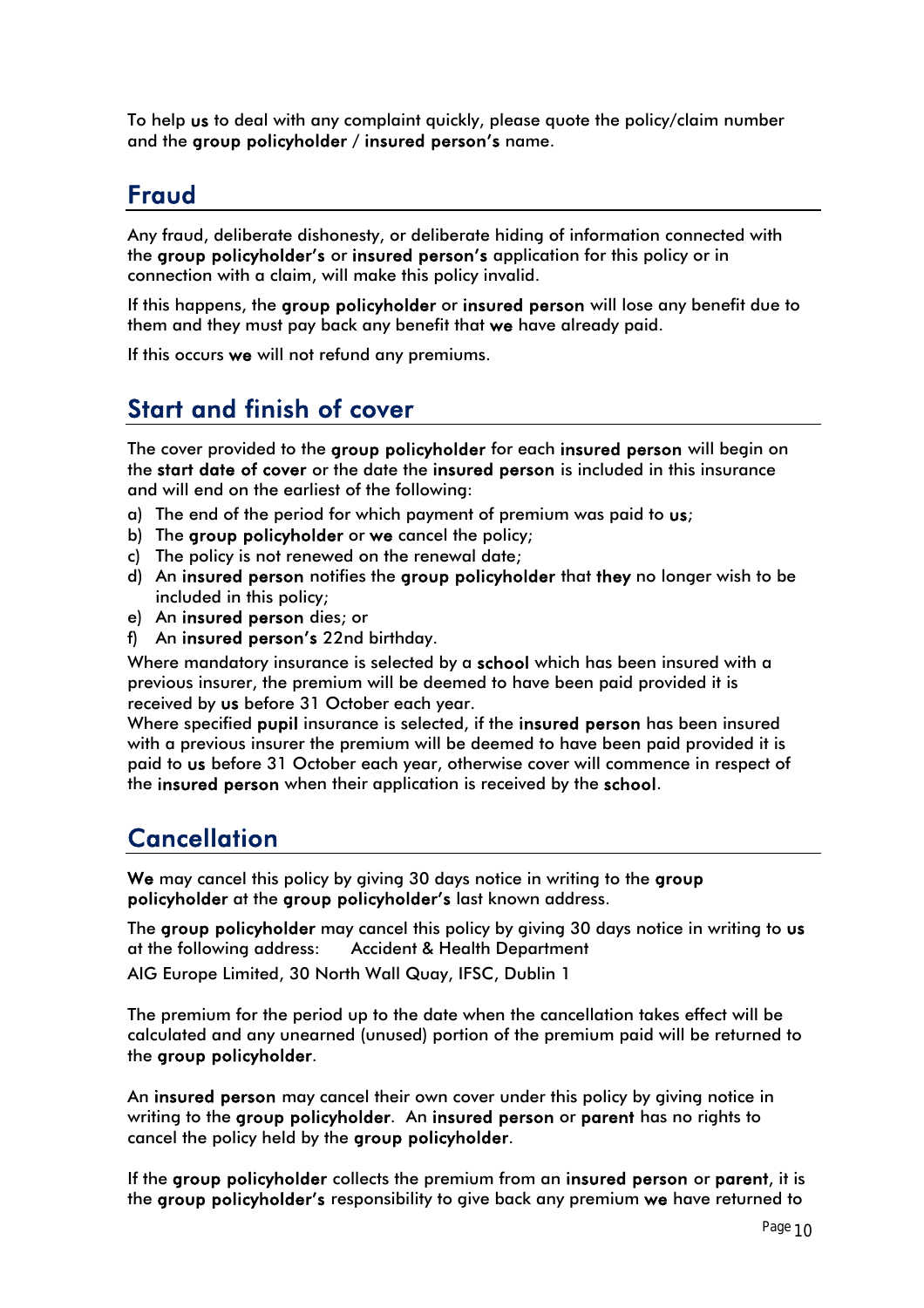them and tell an insured person or parent contributing that the premium will no longer be collected.

We will refund all premiums paid, within 30 days from the date we received the notice of the cancellation from the group policyholder. We will not refund any premiums if a claim has been made within the 15 days of the start date of cover shown on the schedule.

### How we use personal information

AIG Europe Limited is committed to protecting the privacy of customers, claimants and other business contacts. "Personal Information" identifies and relates to you or other individuals (e.g. your dependants). By providing Personal Information you give permission for its use as described below. If you provide Personal Information about another individual, you confirm that you are authorised to provide it for use as described below.

Depending on our relationship with you, Personal Information collected may include: identification and contact information, payment card and bank account, credit reference and scoring information, sensitive information about health or medical condition, driving pattern information obtained from telematic devices in customer vehicles (where customers have consented), and other Personal Information provided by you. Personal Information may be used for the following purposes:

- Insurance administration, e.g. communications, claims processing and payment
- Decision-making on provision of insurance cover and payment plan eligibility
- Assistance and advice on medical and travel matters
- Management and audit of our business operations
- Prevention, detection and investigation of crime, e.g. fraud and money laundering
- Establishment and defence of legal rights
- Legal and regulatory compliance, including compliance with laws outside your country of residence
- Monitoring and recording of telephone calls for quality, training and security purposes
- Marketing, market research and analysis

To opt-out of marketing communications contact us by e-mail at:

postmaster.ie@aig.com or by writing to: Customer Service Team, AIG Europe Limited, Ireland Branch, 30 North Wall Quay, IFSC, Dublin 1. If you opt-out we may still send you other important communications, e.g. communications relating to administration of your insurance policy or claim.

Sharing of Personal Information - For the above purposes Personal Information may be shared with our group companies, brokers and other distribution parties, insurers and reinsurers, credit reference agencies, healthcare professionals and other service providers. Personal Information will be shared with other third parties (including government authorities) if required by law. Personal information (including details of injuries) may be recorded on claims registers i.e. Insurance Link, and Claims and Underwriting Exchange (CUE), and shared with other insurers. We may search these registers to detect and prevent fraud. Details on how Insurance Link operates can be